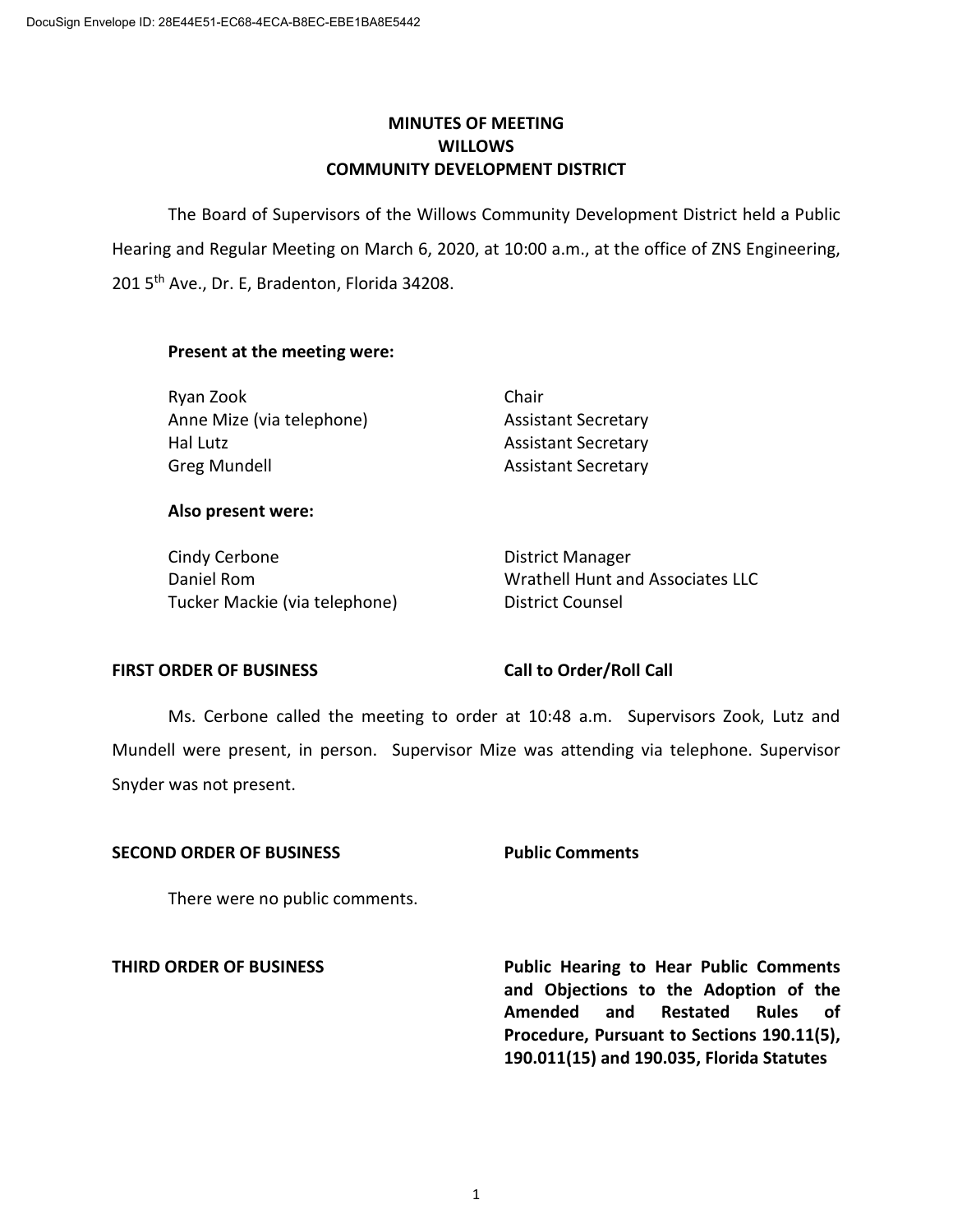### **WILLOWS CDD March 6, 2020**

Ms. Cerbone presented Resolution 2020-04 and stated the Amended and Restated Rules of Procedure were presented during the WHCDD Board meeting, in the presence of the same Board Members and District Staff.

## **A. Affidavits of Publication**

- **Notice of Rule Development**
- **Notice of Rulemaking**

The affidavits of publication were included for informational purposes.

**B. Consideration of Resolution 2020-04, Adopting Amended and Restated Rules of Procedure; Providing a Severability Clause; and Providing an Effective Date**

**On MOTION by Mr. Lutz and seconded by Mr. Zook, with all in favor, Resolution 2020-04, Adopting Amended and Restated Rules of Procedure; Providing a Severability Clause; and Providing an Effective Date, was adopted.** 

**FOURTH ORDER OF BUSINESS Consideration of Resolution 2020-05, Adopting an Internal Controls Policy Consistent With Section 218.33, Florida Statutes; Providing an Effective Date**

Ms. Cerbone presented Resolution 2020-05 and read the title.

**On MOTION by Mr. Lutz and seconded by Mr. Zook, with all in favor, Resolution 2020-05, Adopting an Internal Controls Policy Consistent With Section 218.33, Florida Statutes; Providing an Effective Date, was adopted.**

# **FIFTH ORDER OF BUSINESS Ratification of ZNS Engineering, L.C., Work Authorization No. 2**

Ms. Cerbone presented Work Authorization No. 2, in a not-to-exceed amount of \$30,000.

**On MOTION by Mr. Lutz and seconded by Ms. Mize, with all in favor, the ZNS Engineering, L.C., Work Authorization No. 2, in a not-to-exceed amount of \$30,000, was ratified.**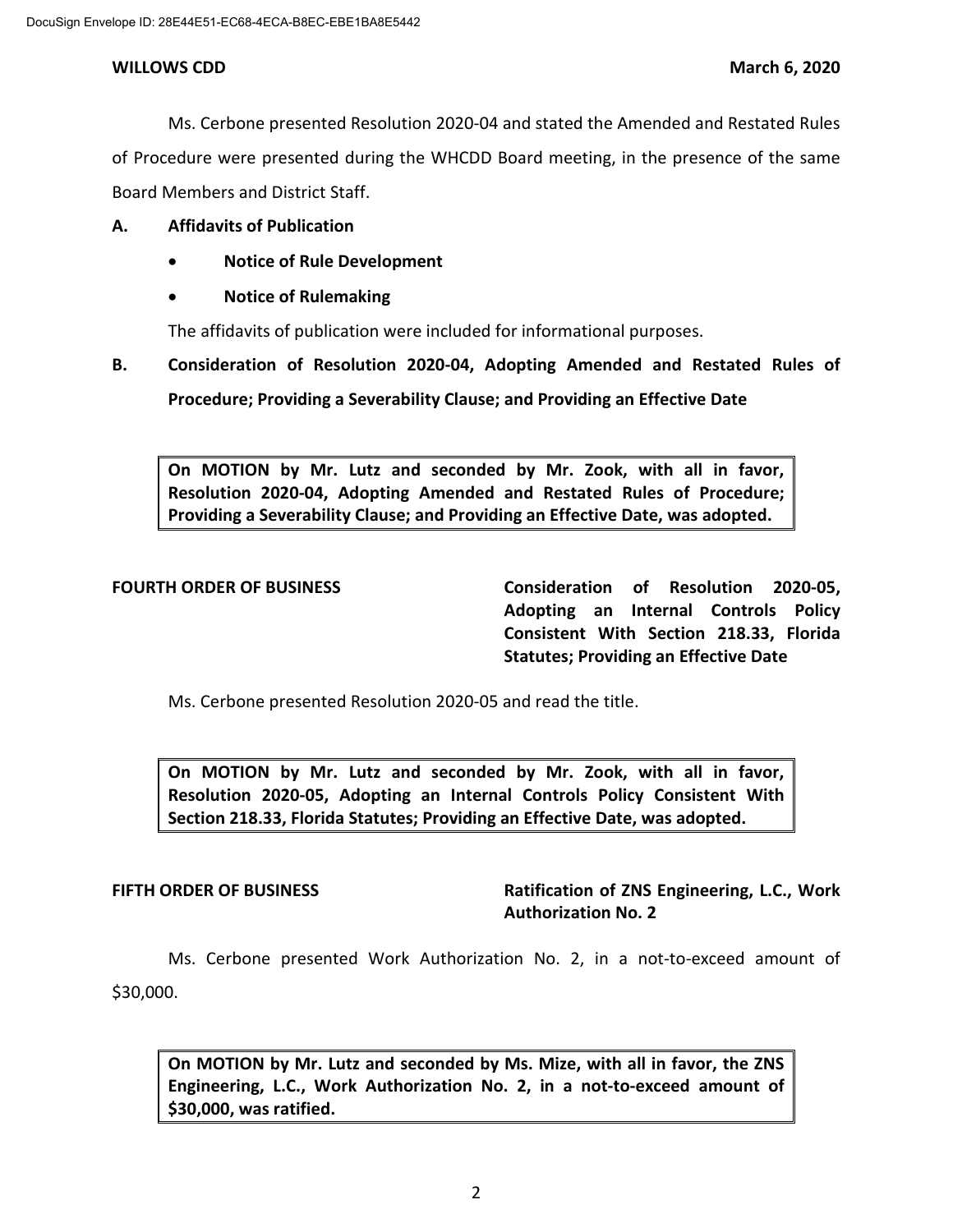**WILLOWS CDD March 6, 2020**

**SIXTH ORDER OF BUSINESS Consideration of Silverstone North Community Association, Inc., Facility Management, Operation, and Maintenance Services Agreement** 

Ms. Cerbone presented the Agreement between the Willows CDD and Silverstone North

Community Association, Inc., for Facility Management, Operation and Maintenance Services.

**On MOTION by Mr. Lutz and seconded by Mr. Zook, with all in favor, the Silverstone North Community Association, Inc., Facility Management, Operation, and Maintenance Services Agreement, was approved.**

**SEVENTH ORDER OF BUSINESS Acceptance of Unaudited Financial Statements as of January 31, 2020**

Ms. Cerbone presented the Unaudited Financial Statements as of January 31, 2020.

**On MOTION by Mr. Lutz and seconded by Mr. Zook, with all in favor, the Unaudited Financial Statements as of January 31, 2020, were accepted.** 

**EIGHTH ORDER OF BUSINESS Approval of December 6, 2019 Regular Meeting Minutes**

Ms. Cerbone presented the December 6, 2019 Regular Meeting Minutes.

**On MOTION by Mr. Lutz and seconded by Mr. Zook, with all in favor, the December 6, 2019 Regular Meeting Minutes, as presented, were approved.**

### **NINTH ORDER OF BUSINESS Staff Reports**

**A. District Counsel:** *Hopping Green & Sams, P.A.*

There being nothing to report, the next item followed.

**B. District Engineer:** *ZNS Engineering, L.C.*

There being nothing to report, the next item followed.

**C. District Manager:** *Wrathell, Hunt and Associates, LLC*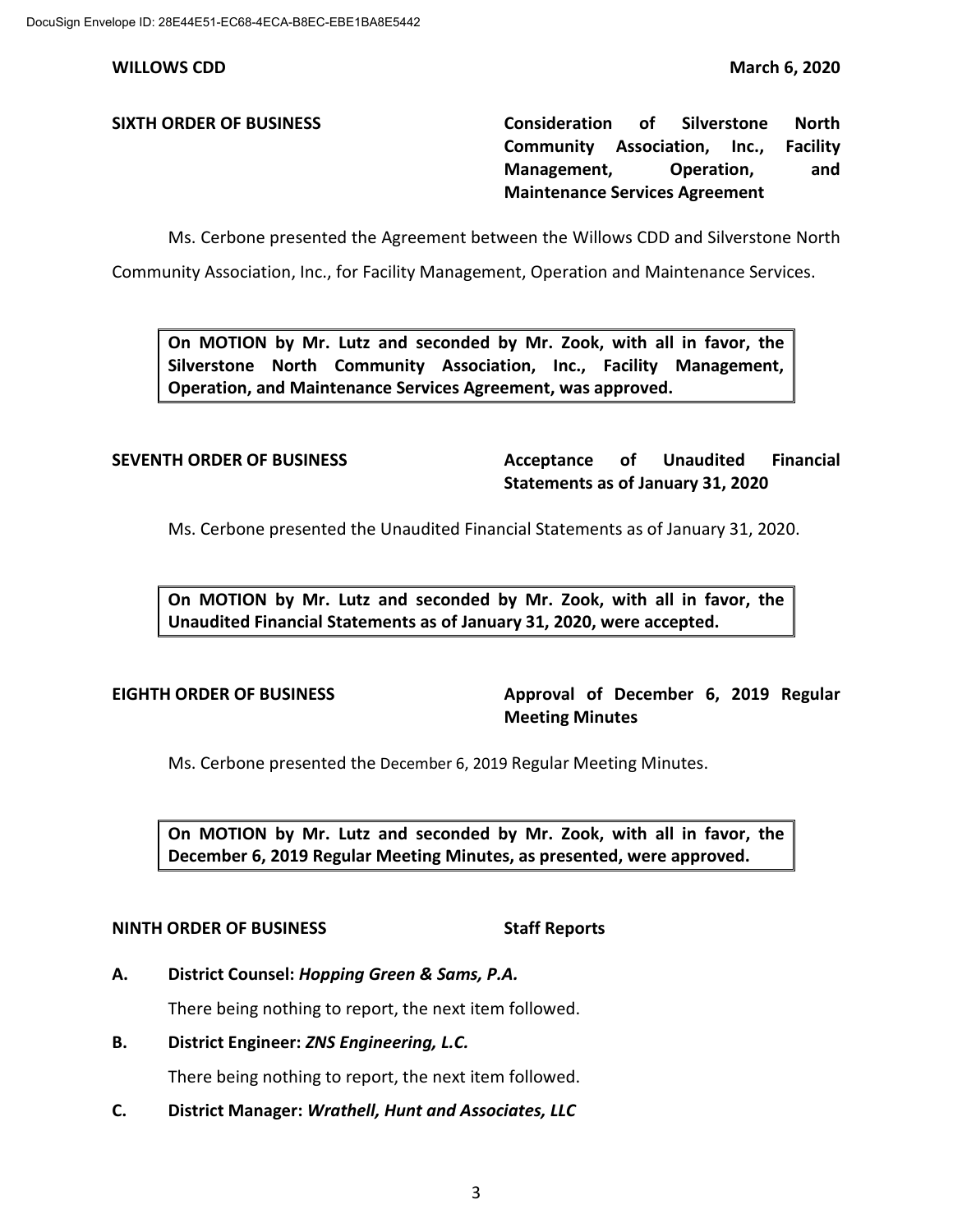- **NEXT MEETING: April 3, 2020 at 10:00 a.m.**
	- o **QUORUM CHECK**

# **TENTH ORDER OF BUSINESS Board Members' Comments/Requests**

There being no Board Members' comments or requests, the next item followed.

# **ELEVENTH ORDER OF BUSINESS** Public Comments

There being no public comments, the next item followed.

# **TWELFTH ORDER OF BUSINESS Adjournment**

Mr. Lutz stated within ten days of the April meeting, the Board and Staff would consider whether to convene. Ms. Cerbone would coordinate with Ms. Mize on the budget.

**On MOTION by Mr. Lutz and seconded by Mr. Zook, with all in favor, the meeting adjourned at 10:50 a.m.**

[SIGNATURES APPEAR ON THE NEXT PAGE]